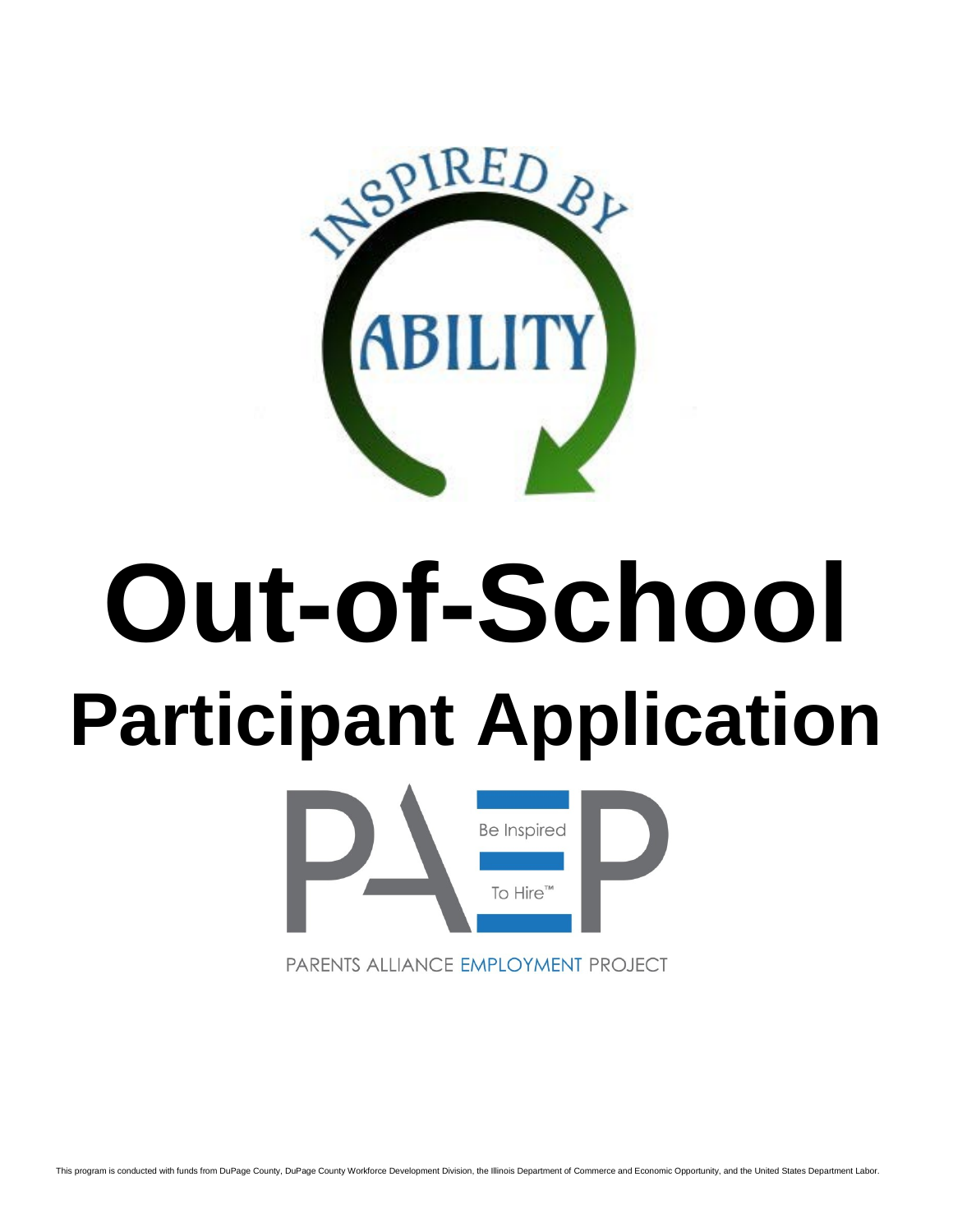### **What are the requirements to be participants?**

- Must be 18-24
- Must have accepted their high school diploma
- Individuals residing in DuPage County
- Must have proof of disability (IEP/DRS paperwork/doctor's note or records)
- Must have a desire to work competitively and develop strong work ethics
- Ability to pass a drug screen and background check
- Participants is expected to play an active role in ALL job related activities
- Have independent hygiene and grooming skills
- Be able to access public transportation (travel training provided by program)

#### **Application Check List**

**Completed Application Packet** 

- **Resume**
- **Proof of Disability**
- **High School Diploma Can be provided later if student is still in school**

#### **Return completed Packet to:**

#### **Parents Alliance Employment Project (PAEP)**

Kiersten Lira, Youth Program Specialist Parents Alliance Employment Project 2525 Cabot Drive, Suite 302 Lisle, IL 60532 630-449-2707 [klira@parents-alliance.org](mailto:klira@parents-alliance.org)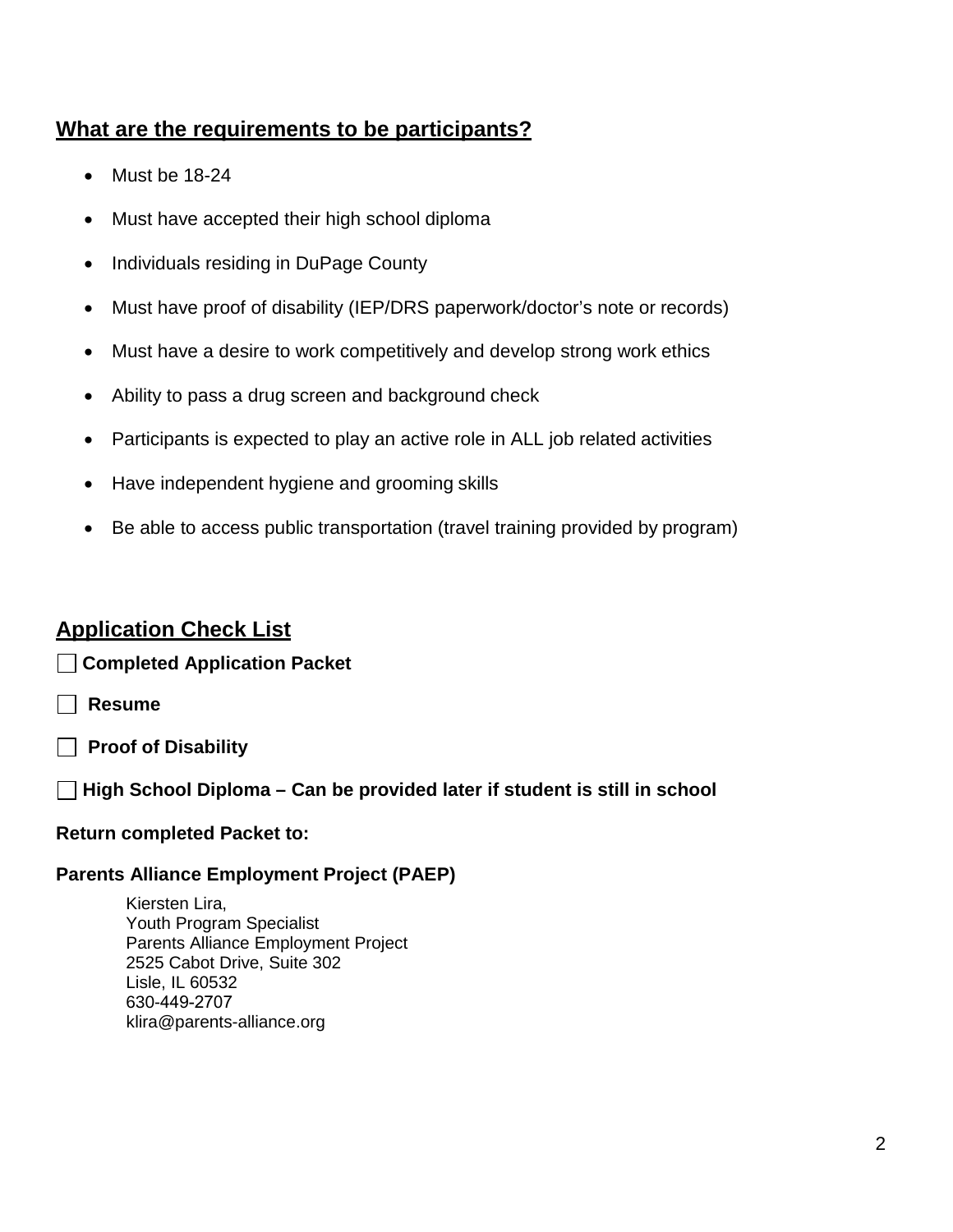# **Applicant Information:**

| Last                                | <b>First</b>                                                                                                                                                                                                                         | <b>Middle</b> |
|-------------------------------------|--------------------------------------------------------------------------------------------------------------------------------------------------------------------------------------------------------------------------------------|---------------|
|                                     |                                                                                                                                                                                                                                      |               |
|                                     |                                                                                                                                                                                                                                      |               |
|                                     |                                                                                                                                                                                                                                      |               |
|                                     |                                                                                                                                                                                                                                      |               |
|                                     | Date of Birth: Cambridge Communication Center: Communication Center:                                                                                                                                                                 |               |
|                                     |                                                                                                                                                                                                                                      |               |
|                                     | Social Security Number: Cambridge Control Control Control Control Control Control Control Control Control Control Control Control Control Control Control Control Control Control Control Control Control Control Control Cont       |               |
|                                     | Government Benefits (SSI/SSDI/Food Stamps/Etc.): _______________________________                                                                                                                                                     |               |
| <b>Parent/Guardian Information:</b> |                                                                                                                                                                                                                                      |               |
|                                     | Parent/Guardian Name: Manual Account of the Contract of the Contract of the Contract of the Contract of the Co                                                                                                                       |               |
|                                     |                                                                                                                                                                                                                                      |               |
|                                     | Zip Code: ________________________________                                                                                                                                                                                           |               |
|                                     | Email: <u>Alexander Alexander Alexander Alexander Alexander Alexander Alexander Alexander Alexander Alexander Alexander Alexander Alexander Alexander Alexander Alexander Alexander Alexander Alexander Alexander Alexander Alex</u> |               |
|                                     |                                                                                                                                                                                                                                      |               |
|                                     | Parent/Guardian Name: 1990 1990 1991 1992 1994 1994 1994 1994 1995 1996 1997 1998 1999 1999 1999 1999 1999 19                                                                                                                        |               |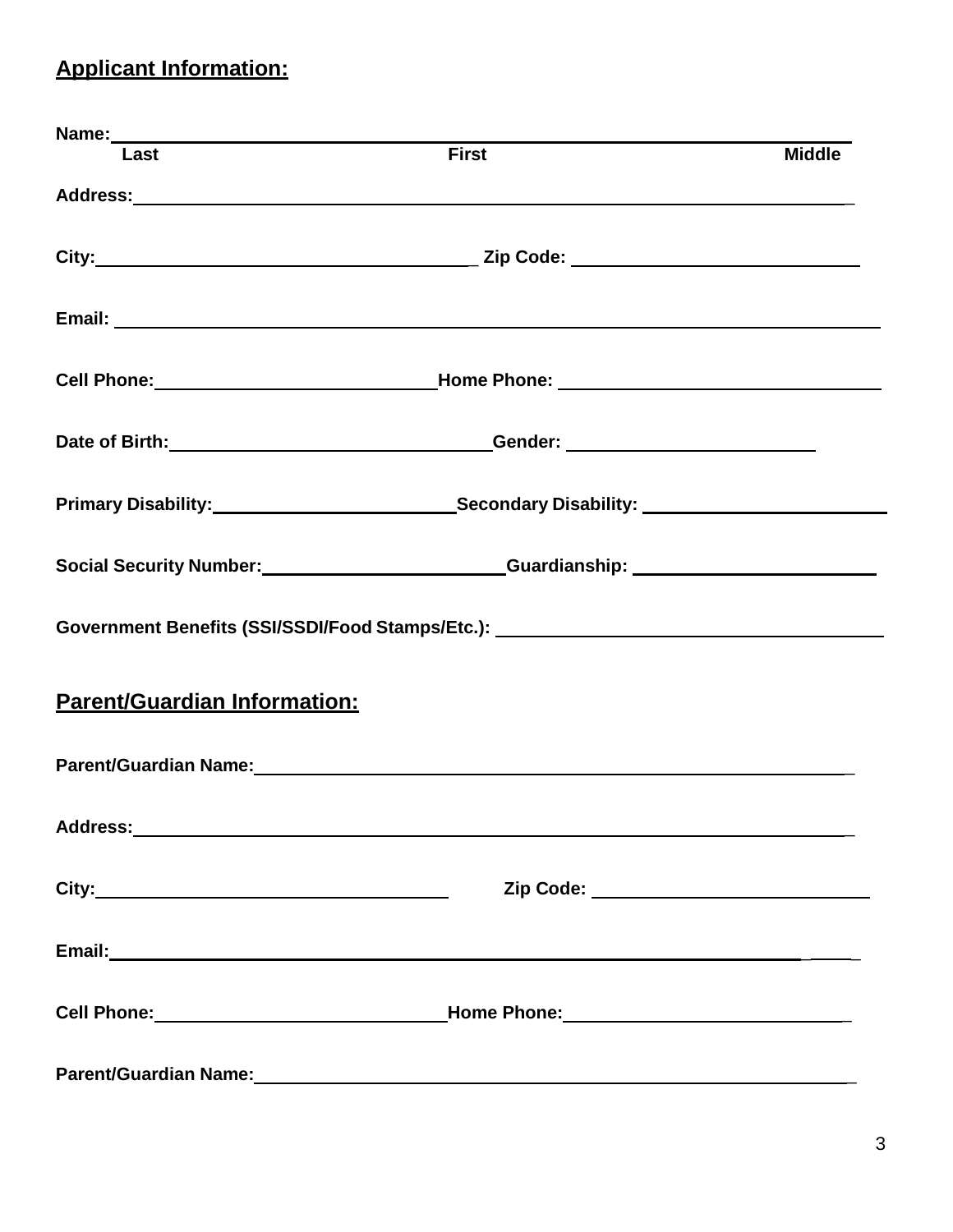| Address:    |                    |  |
|-------------|--------------------|--|
| City:       |                    |  |
| Email:      |                    |  |
| Cell Phone: | <b>Home Phone:</b> |  |

## **Employment History:**

Please use the following tables to provide any job experiences (paid, unpaid, vocational training, volunteer, etc.) List most recent work history first:

| Employer:                      | <b>Job Title:</b>          |                             |
|--------------------------------|----------------------------|-----------------------------|
| <b>Address:</b>                | City:                      | Zip Code:                   |
| <b>Supervisor &amp; Title:</b> | <b>Contact Number:</b>     | <b>Dates of Employment:</b> |
| <b>Employer Email:</b>         | <b>Hours Worked:</b>       | Wage:                       |
| <b>Job Duties:</b>             | <b>Reason for Leaving:</b> |                             |

| Employer:                      | <b>Job Title:</b>      |                             |
|--------------------------------|------------------------|-----------------------------|
| <b>Address:</b>                | City:                  | Zip Code:                   |
| <b>Supervisor &amp; Title:</b> | <b>Contact Number:</b> | <b>Dates of Employment:</b> |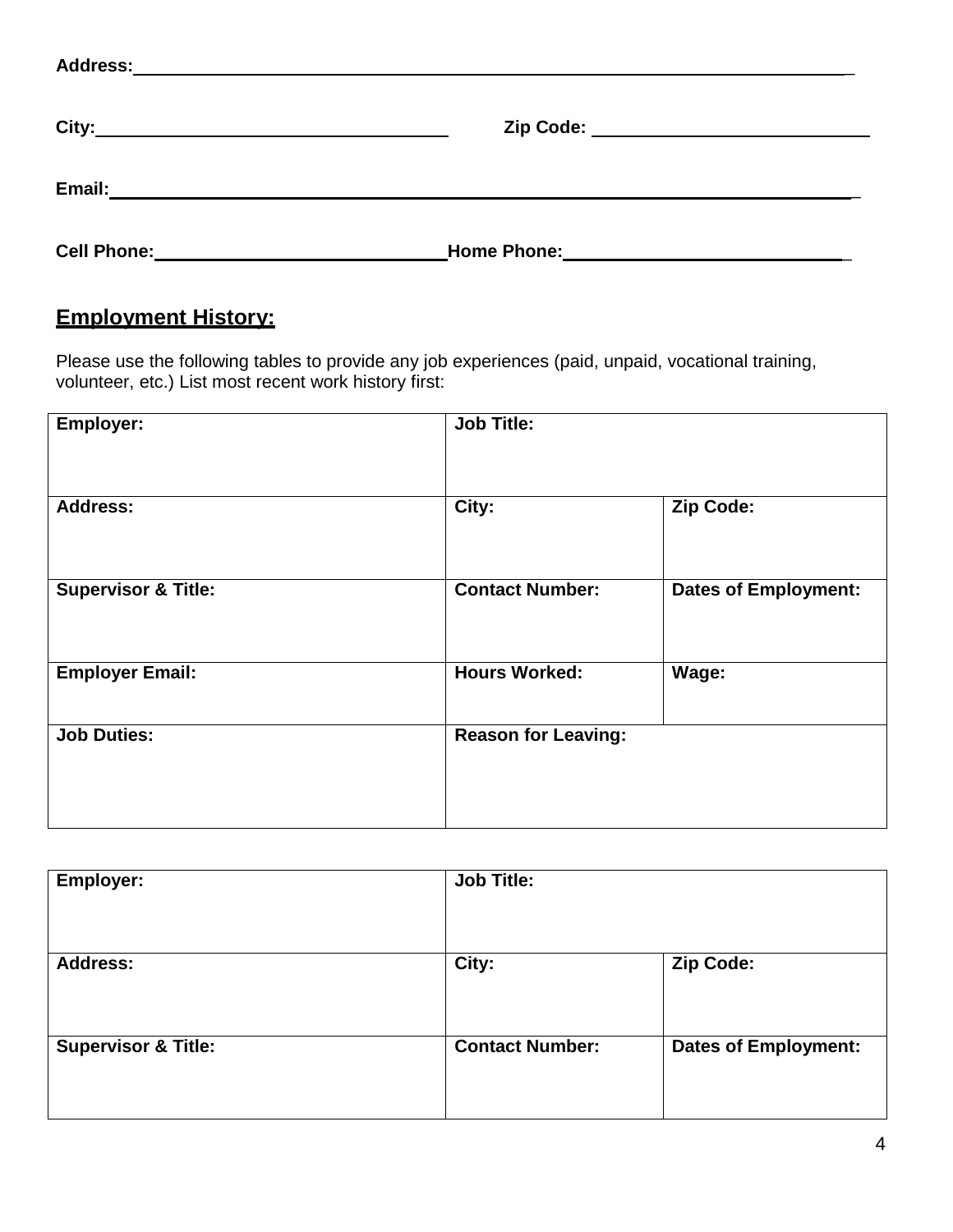| <b>Employer Email:</b> | <b>Hours Worked:</b>       | Wage: |
|------------------------|----------------------------|-------|
| <b>Job Duties:</b>     | <b>Reason for Leaving:</b> |       |
|                        |                            |       |

| Employer:                      | <b>Job Title:</b>          |                             |
|--------------------------------|----------------------------|-----------------------------|
| <b>Address:</b>                | City:                      | Zip Code:                   |
| <b>Supervisor &amp; Title:</b> | <b>Contact Number:</b>     | <b>Dates of Employment:</b> |
| <b>Employer Email:</b>         | <b>Hours Worked:</b>       | Wage:                       |
| <b>Job Duties:</b>             | <b>Reason for Leaving:</b> |                             |

#### **Employment Preferences & Skills:**

What is your current career of interest?

When you are hired for paid employment do you want to work? Please check both if applicable:

| Full-time (40+hours/week): □ | Part-time (Under 40 hours/week): □ |
|------------------------------|------------------------------------|
|------------------------------|------------------------------------|

Are you willing to work holidays and /or weekends?

 $Yes \Box$  No  $\Box$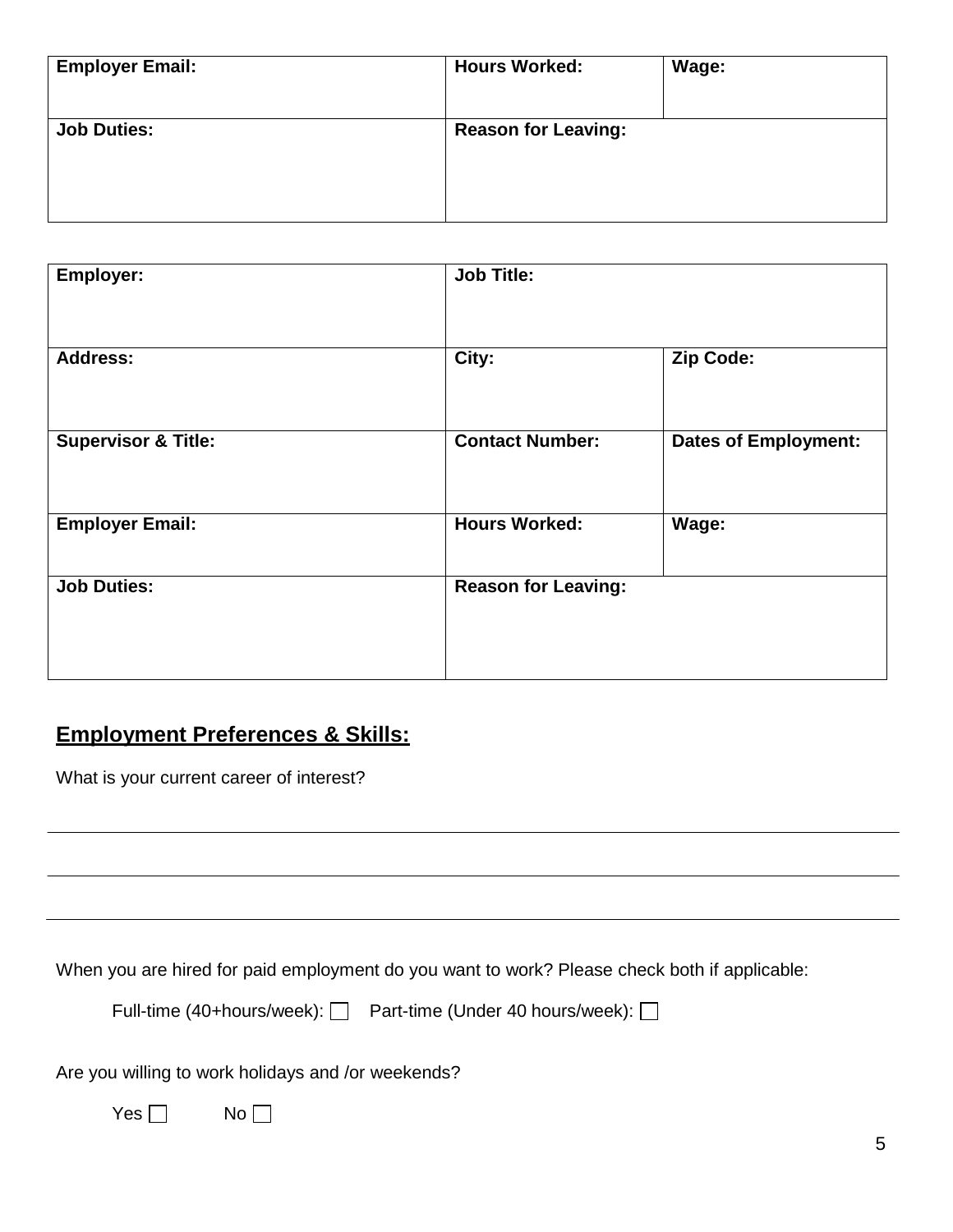Individual can pass a pre-employment drug test?

 $Yes \Box$  No  $\Box$ 

Individual can pass a criminal background check?

 $Yes \Box$  No

What kind of work would you absolutely NOT like to do?

Hours of availability - List beginning and ending hours for each day

|        | Monday | Tuesday | Wednesday | Thursday | Friday | Saturday | Sunday |
|--------|--------|---------|-----------|----------|--------|----------|--------|
| Start: |        |         |           |          |        |          |        |
| End:   |        |         |           |          |        |          |        |

List any activities currently involved in outside of Inspired by Ability that affect availability to work (school, recreational activities, counseling, etc):

| I want to get a job and be independent                                 | Yes              | $\mathsf{No} \, \Box$        |
|------------------------------------------------------------------------|------------------|------------------------------|
| My family supports the goal of competitive employment in the community | Yes $\Box$       | $No \Box$                    |
| I get to school, work, or other appointments on time and independently | Yes <sub>l</sub> | $\mathsf{No} \sqcap$         |
| After lunch or a break, I get back to class or work on time            | Yes $\sqsubset$  | $No \sqcap$                  |
| I know how to tell and keep track of time                              | Yes $\sqsubset$  | $No \frown$                  |
| I am able to count money and make change accurately                    | Yes $_\Box$      | $\mathsf{No} \longleftarrow$ |
| I stay on task until it is finished                                    | Yes $\sqsubset$  | $\mathsf{No}$ $\Box$         |
| If interrupted, I can return to the task and finish it                 | Yes <sub>l</sub> | $No \rightarrow$             |
| I can access personal information to complete a paper application      | Yes              | No                           |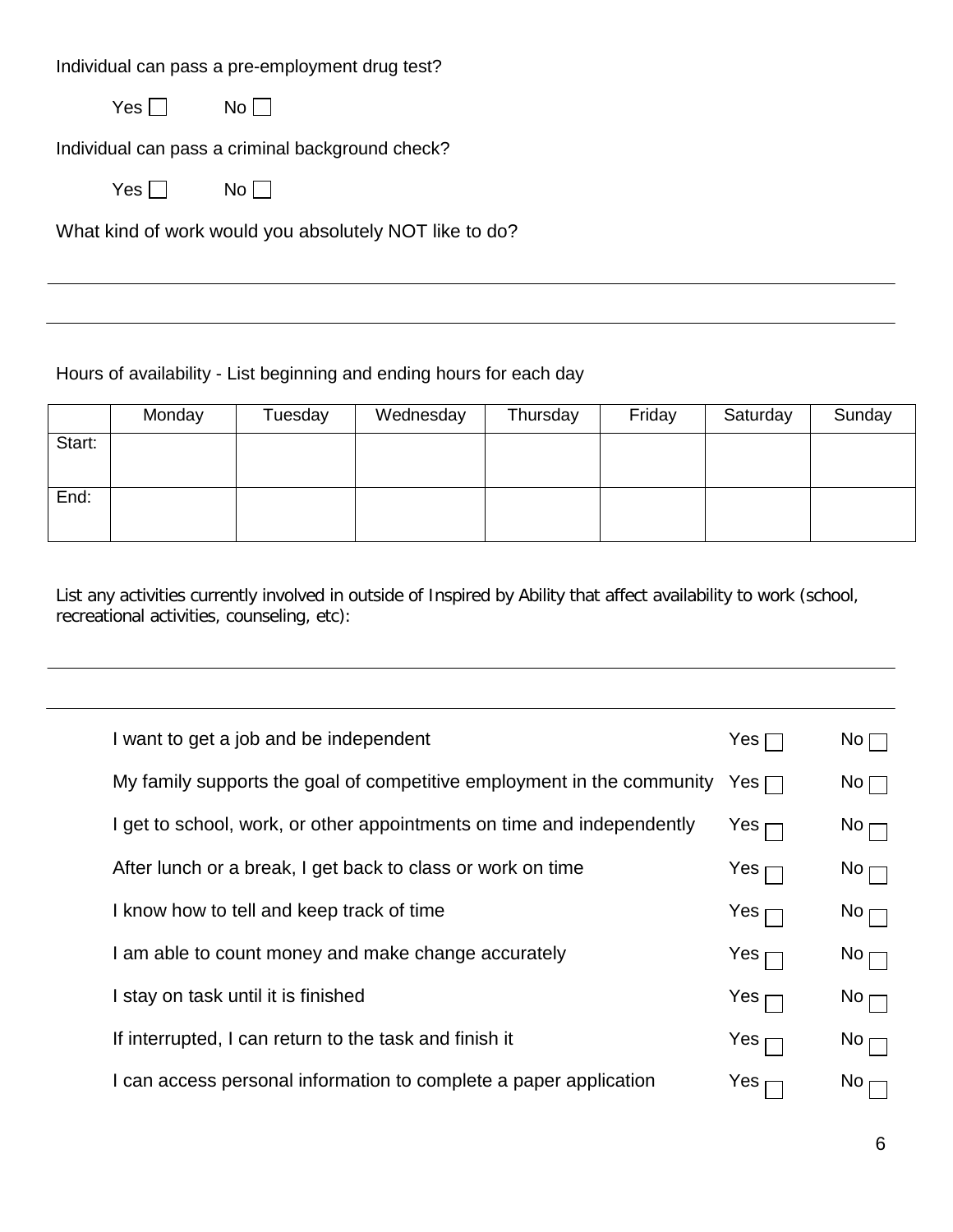| I have had experience with completing online applications | Yes $\Box$ | $No$      |
|-----------------------------------------------------------|------------|-----------|
| I know how to answer common interview questions           | $Yes \Box$ | No II     |
| I ask for help when I need it                             | Yes $\Box$ | $No \Box$ |

#### **Transportation:**

How do you plan to get to Inspired by Ability?

- $\Box$ I know how to use public transportation
- $\Box$ I am willing to learn to use public transportation
- $\Box$ I use door-to-door or para-transit system independently (Ride DuPage) Parents or guardian makes appointment for me  $\mathbb{R}^n$ 
	- I make my own appointment
- I have family members/other who are willing to provide on-going transportation  $\Box$

Other transportation options:

## **Education:**

┐

| <b>High School Name</b>           | <b>Address</b> | <b>Graduation Month/Year</b> | Did you receiver your<br>diploma/GED? |
|-----------------------------------|----------------|------------------------------|---------------------------------------|
|                                   |                |                              |                                       |
|                                   |                |                              |                                       |
|                                   |                |                              |                                       |
| <b>College or University Name</b> | <b>Address</b> | <b>Graduation Month/Year</b> | <b>Degree/Certificate</b>             |
|                                   |                |                              |                                       |
|                                   |                |                              |                                       |
|                                   |                |                              |                                       |

Do you have any plans to continue your education?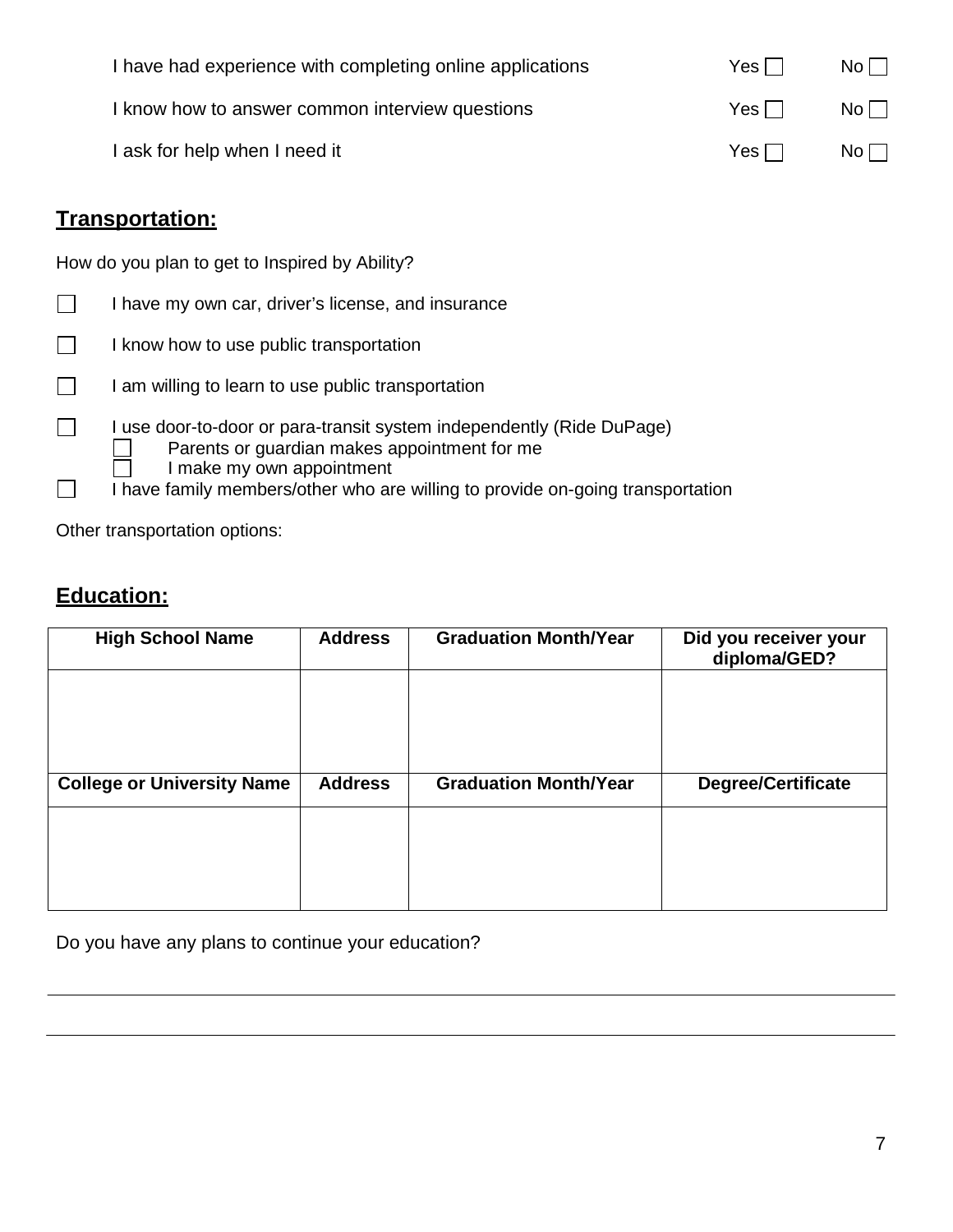#### **Attendance at Work, Day Programs, Leisure Activities, or Class:**

- I have had no absences or tardies within the past year  $\Box$
- $\Box$ I have had 1-5 absences or tardies within the past year
- $\Box$ I have had 5-10 absences or tardies within the past year
- $\Box$ I have had 10 or more absences or tardies within the past year
- $\Box$ I have a medical condition that requires frequent hospital stays/excessive doctor/clinic visit

#### **Independent Living Skills & Self Care**:

Medications taken by participant:

| <b>Medication</b> | <b>Dosage</b> | <b>Purpose</b> | <b>Side Effects</b> |
|-------------------|---------------|----------------|---------------------|
|                   |               |                |                     |
|                   |               |                |                     |
|                   |               |                |                     |

List any health or medical issues that may impact a successful job placement:

Please list any other challenges or limitations that impact your ability to keep a job:

Please explain challenges, limitations or accommodations needed: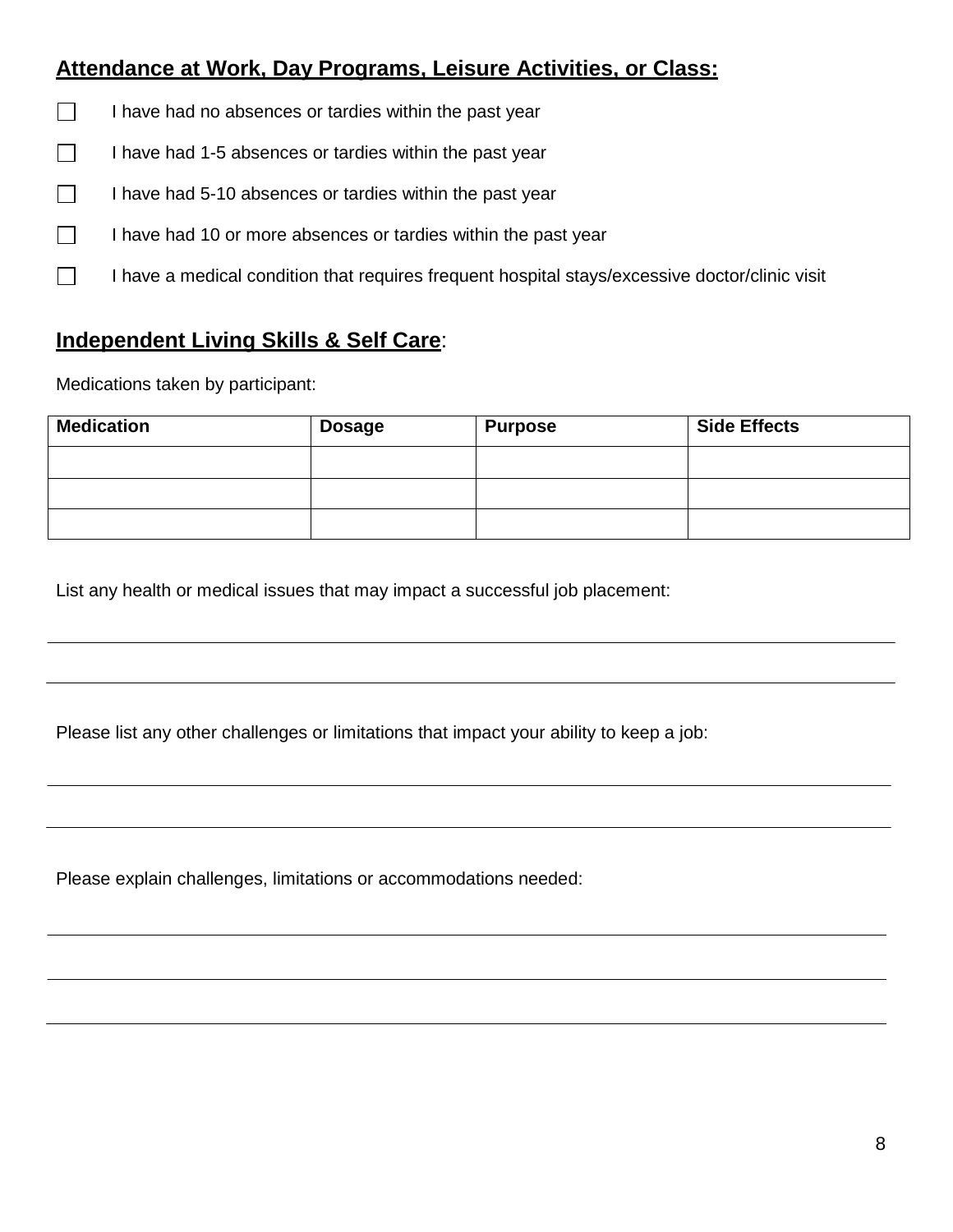What activities or hobbies do you enjoy doing in your free time?

Name 3 major strengths or talents that you possess.

Name 3 weaknesses that you would like to work on, or is there anything in your personal life that you want to improve on?

| I can prepare a lunch or a snack                 | Yes | <b>No</b>       |
|--------------------------------------------------|-----|-----------------|
| I understand what foods are good for me          | Yes | No              |
| I know how to handle money/make change           | Yes | No <sub>1</sub> |
| I have my own bank account                       | Yes | $\mathsf{No}$   |
| I can be on my feet for 4 hours without breaks   | Yes | No              |
| I am independent with toileting needs            | Yes | <b>No</b>       |
| I take daily showers/baths without reminders     | Yes | No              |
| I am able to dress appropriately for the weather | Yes | No              |
| I can read a digital clock and tell time         | Yes | No              |
| I can read a face clock and tell the time        | Yes | <b>No</b>       |
| I can make an appointment by phone               | Yes | No.             |
| I can be home alone                              | Yes | No.             |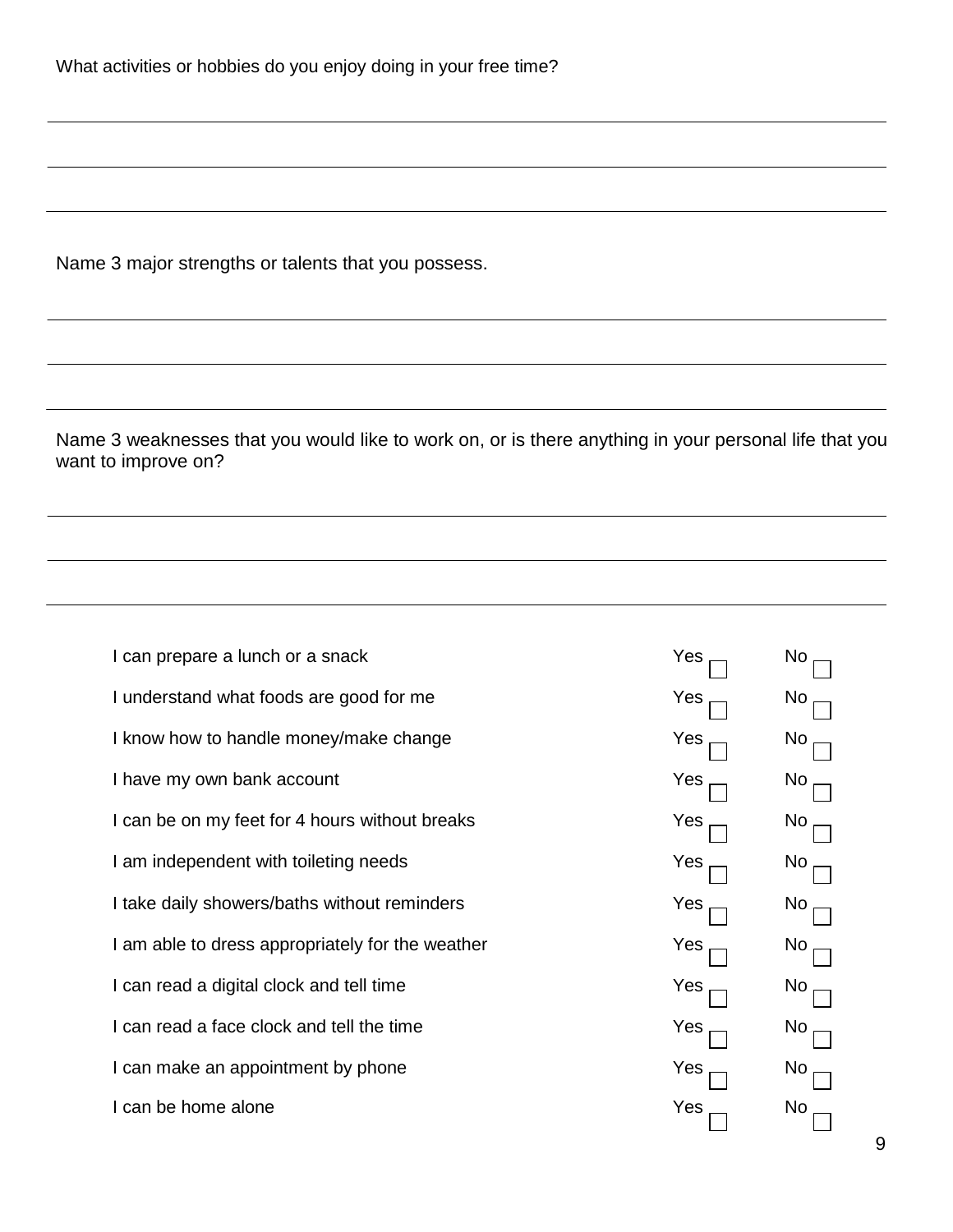| I do chores such as making the bed and taking out the trash  | Yes $\Box$   | $No \Box$ |
|--------------------------------------------------------------|--------------|-----------|
| I am able to stay awake for 6-8 hour day                     | Yes $\Box$   | $No \Box$ |
| I have reliable transportation to get to Inspired by Ability | Yes $\Box$   | No        |
| I followed my school dress code or work uniform              | Yes $\Box$   | No        |
| I can write on my own                                        | Yes $\Box$   | $No \Box$ |
| I am on time for my appointments or work day                 | Yes $\sqcap$ | No L      |

# **Communication & Behavior:**

| I respond when someone speaks to me                                                                | Always [      | Sometimes        | Never $\Box$    |  |  |  |
|----------------------------------------------------------------------------------------------------|---------------|------------------|-----------------|--|--|--|
| I make eye contact when talking to others                                                          | Always $\Box$ | Sometimes        | Never $\Box$    |  |  |  |
| I use an appropriate tone of voice                                                                 | Always $\Box$ | Sometimes $\Box$ | Never $\Box$    |  |  |  |
| I am comfortable starting a conversation                                                           | Always [      | Sometimes        | Never $\Box$    |  |  |  |
| I engage in appropriate conversations                                                              | Always [      | Sometimes        | Never $\Box$    |  |  |  |
| I use appropriate body language                                                                    | Always $\Box$ | Sometimes        | Never $\Box$    |  |  |  |
| I am aware of personal space                                                                       | Always $\Box$ | Sometimes $\Box$ | Never $\Box$    |  |  |  |
| I swear/use profanity inappropriately                                                              | Always $\Box$ | Sometimes        | Never $\Box$    |  |  |  |
| I lose my temper with others                                                                       | Always $\Box$ | Sometimes        | Never $\Box$    |  |  |  |
| I display aggressive behaviors                                                                     | Always $\Box$ | Sometimes        | Never $\Box$    |  |  |  |
| I use a cell phone at appropriate times                                                            | Always $\Box$ | Sometimes $\Box$ | Never $\Box$    |  |  |  |
| I am easily understood by others                                                                   | Always [      | Sometimes        | Never $\Box$    |  |  |  |
| I sometimes have trouble getting my message across to others                                       |               |                  |                 |  |  |  |
|                                                                                                    | Always        | Sometimes        | Never $\square$ |  |  |  |
| I use adaptive equipment to communicate                                                            | Always $\Box$ | Sometimes        | Never $\Box$    |  |  |  |
| I engage in flirting, inappropriate touching or public displays of affection such as holding hands |               |                  |                 |  |  |  |
| hugging or kissing                                                                                 | Always [      | Sometimes        | Never $\Box$    |  |  |  |
| I work cooperatively with others                                                                   | <b>Always</b> | <b>Sometimes</b> | Never           |  |  |  |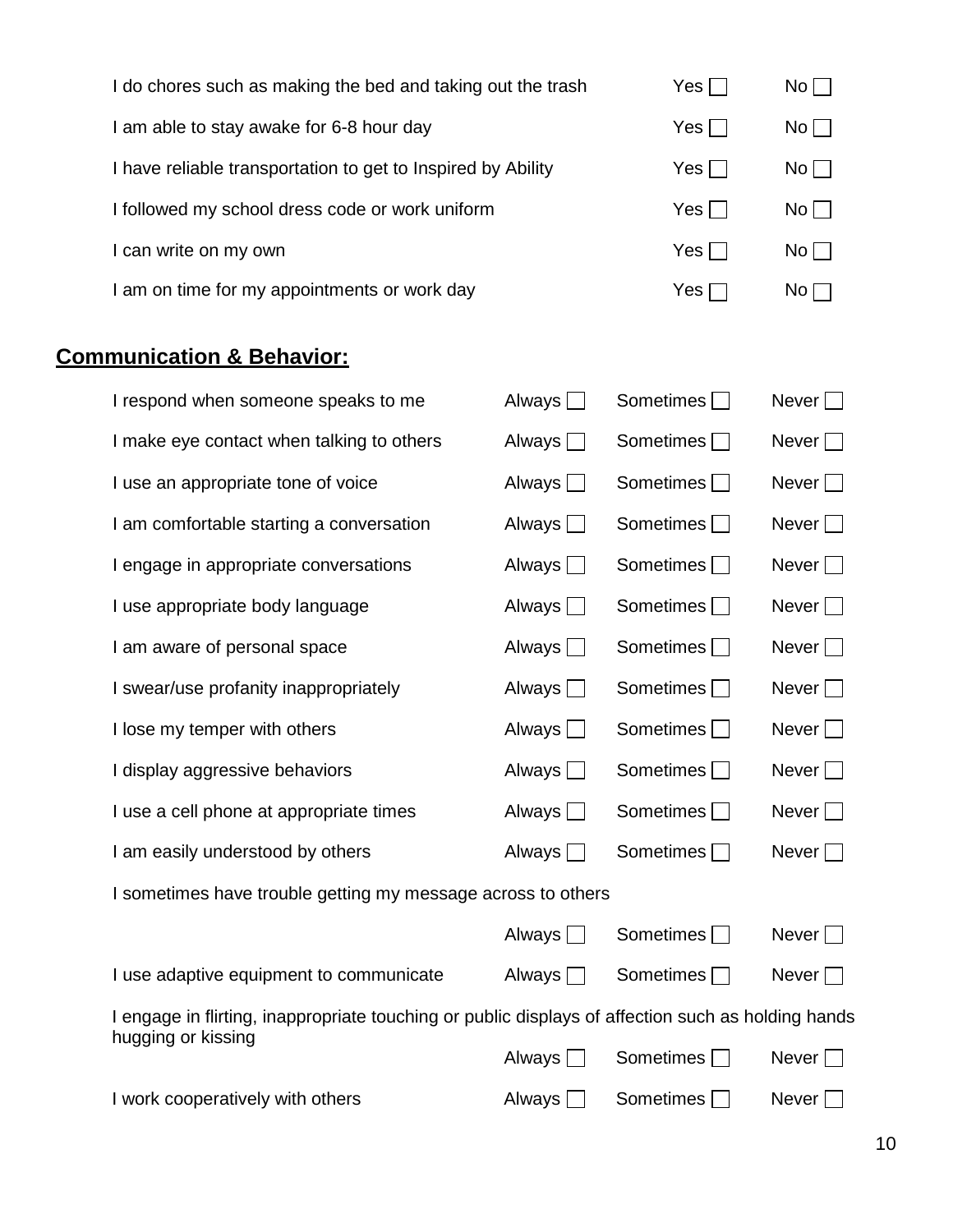| I talk about the same topics over and over again                      | Always $\Box$ | Sometimes $\Box$ |                 | Never $\Box$ |             |
|-----------------------------------------------------------------------|---------------|------------------|-----------------|--------------|-------------|
| I use an interpreter and /or sign language to communicate             | Always $\Box$ | Sometimes        |                 | $Never$      |             |
| I have acted aggressively in a school/work setting                    | Always $\Box$ | Sometimes $\Box$ |                 | Never        |             |
| <u>Technology:</u>                                                    |               |                  |                 |              |             |
| I have basic keyboarding skills and use correct typing techniques     |               |                  | $Yes \Box$      |              | $No$ $\Box$ |
| I have basic keyboarding skills and use only two fingers to type      |               |                  | $Yes$           |              | $No$        |
| I can use Microsoft Word to create letters and other documents        |               |                  | Yes $\Box$      |              | No          |
| I can use Microsoft Excel and create spreadsheets and other documents |               |                  | $Yes \mid \mid$ |              | $No$ $\Box$ |
| I use email correctly and regularly                                   |               |                  | Yes $\Box$      |              | No          |
| I can access the internet to get information                          |               |                  | Yes $\Box$      |              | No          |
| I can use the computer to play games, watch TV, and listen to music   |               |                  | Yes             |              | $No$        |
|                                                                       |               |                  |                 |              |             |

I use a cell phone to talk to others  $\Box$  No  $\Box$ 

I use a cell phone for texting  $\blacksquare$  No  $\blacksquare$ 

#### **References:**

Please list three Non-Family References (People who have Firsthand Knowledge of your work preference). \*By providing the following references you allow PAEP staff to perform a reference check.\*

|    | <b>Name</b> | <b>Address</b> | <b>Phone number</b> | Email | Relationship |
|----|-------------|----------------|---------------------|-------|--------------|
| 1. |             |                |                     |       |              |
| 2. |             |                |                     |       |              |
|    |             |                |                     |       |              |
| 3. |             |                |                     |       |              |
|    |             |                |                     |       |              |